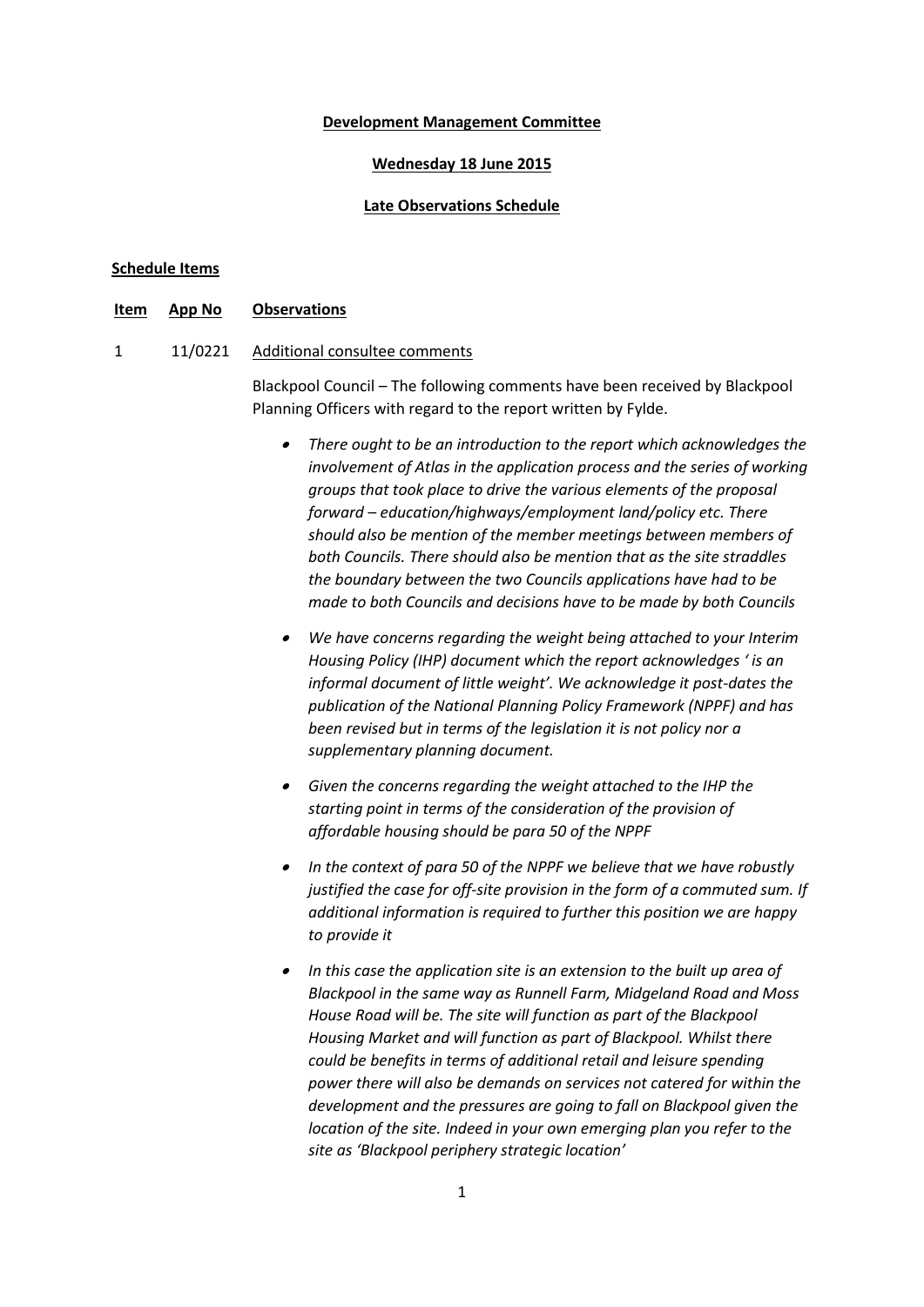- *The affordable housing requirement for the Parish of Westby with Plumptons in which the site is located would not extend to 280 dwellings (20% of 1400)*
- *We recognise that this site is important to Fylde in meeting its 5 year land supply and in relieving pressure for housing development in other areas of Fylde Borough and have so far been happy to support the proposal on the basis that education, transportation and affordable housing contributions are made to Blackpool to mitigate the impacts of the development.*
- *In terms of the proposed development meeting the economic, social and environmental strands of sustainable development (paras 6-10 of the NPPF) we would draw your attention to para 10 which refers to decisions taking account of local circumstances so that they respond to the different opportunities for achieving sustainable development in different areas. Our premise is that the local circumstances in this case are that the site is an extension to the built up area of Blackpool and this attracts significant weight in terms of para 10 and hence its relationship to Blackpool means that sustainable development includes how the site will interact with the Blackpool Housing Market and Blackpool in general. In this context we believe that the affordable housing provision should be provided off site by means of a commuted sum .*
- *There does not appear to be any commentary on the education demands of the proposed development in terms of primary and secondary school provision*
- *On the basis of the content of the draft report we object to the application as it is being presented to your Development Management Committee*

### Additional Comment and Analysis

With regard to the points raised above your officers is that the Committee report as published takes into account the material planning matters in full. It is acknowledged that ATLAS which is the HCA's Advisory team for large applications have had significant involvement in the application process and their involvement has helped the application towards consideration by members and that there have been a number of meetings between officers and members of both Councils prior to the application coming before members today. The geographical location and the fact that a decision has to be made by both Council's is made clear in the report.

The issues raised with regard to the location of affordable housing, weight of the Interim housing policy (IHP) and the NPPF are well covered in the report. As the representations states the IHP was produced post publication of the NPPF and has been revised as national policies have changed, and as both documents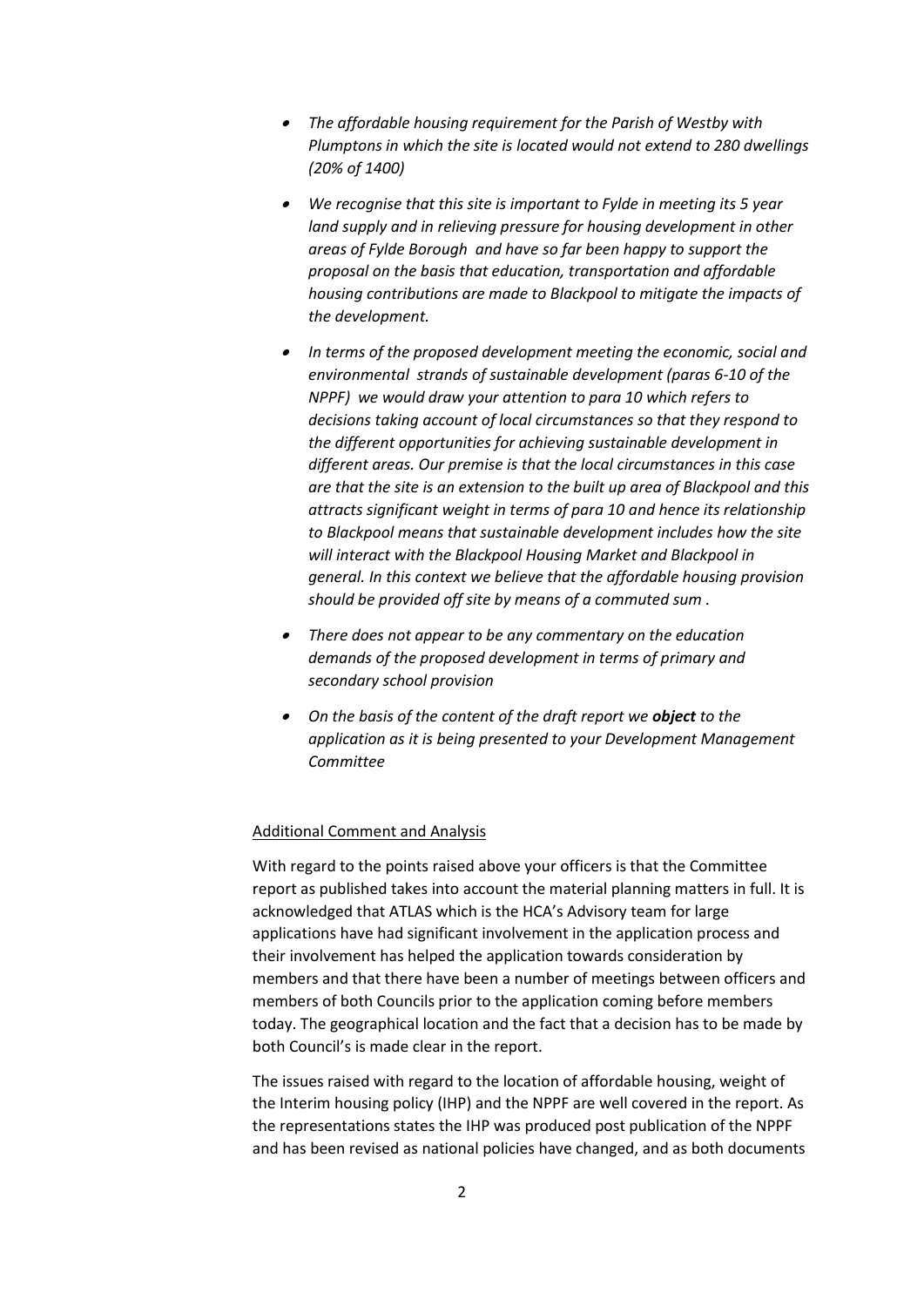state that affordable housing should be on site asides in exceptional circumstances it is considered the planning balance around local and national policy issues is well covered in the report. The IHP has been accepted by the Planning Inspectorate at numerous appeals as an appropriate document for provision of affordable housing. Furthermore for the reasons outlined in the report Fylde Officers consider that the justification provided by Blackpool is inadequate and does not constitute the exceptional circumstances required to allow this deviation from local and national policy.

With regard to the issue of location and the site functioning as part of Blackpool, as the representation states it will be of benefit to Blackpool in terms of additional retail and leisure spending power. The representation also states 'there will be demands for services not catered for within the development and the pressures are going to fall on Blackpool given the location of the site'. However the representation does not state which services, and given that the proposal includes the provision of a primary school and surgery on the site, and is making significant contributions towards education, sustainable highways measures and an off-site affordable housing contribution for those dwellings located in Blackpool, Fylde Officers consider that there will not be any unacceptable demands for services on Blackpool and that the proposal contains appropriate mitigation of any impacts in the Lancashire, Fylde and Blackpool administrative areas.

It is agreed that the affordable housing requirement for the Parish of Westby with Plumptons would not extend to 280 dwellings, or the 262 which will be provided by the dwellings located in Fylde, however, it is considered that the site will make a contribution to meet the needs of the surrounding Parishes as well, and that as the site will be developed over potentially a long period of time the affordable housing as developed will contribute to address an existing and future need.

With regard to the site being important to Fylde meeting its 5 year housing supply the reasons behind this and issues are outlined within the report. With regard to Blackpool's support the area of the site within Blackpool is allocated for housing in its own emerging Local Plan and the application proposes contributions towards education, sustainable transport and affordable housing contributions for those dwellings located in Blackpool.

With regard to the argument made about the proposed development meeting the economic, social and environmental strands of sustainable development and paragraph 10 which states; "Plans and decisions need to take local circumstances into account, so that they respond to the different opportunities for achieving sustainable development in different areas" and Blackpool's opinion that the local circumstances are that the site is an extension to Blackpool and the relationship to Blackpool means that sustainable development includes how the site will interact with Blackpool in general, it is considered that the report fully outlines why the site with no affordable housing located within Fylde would be unacceptable. The provision of a range of housing types and tenures is an important aspect of the social aspect of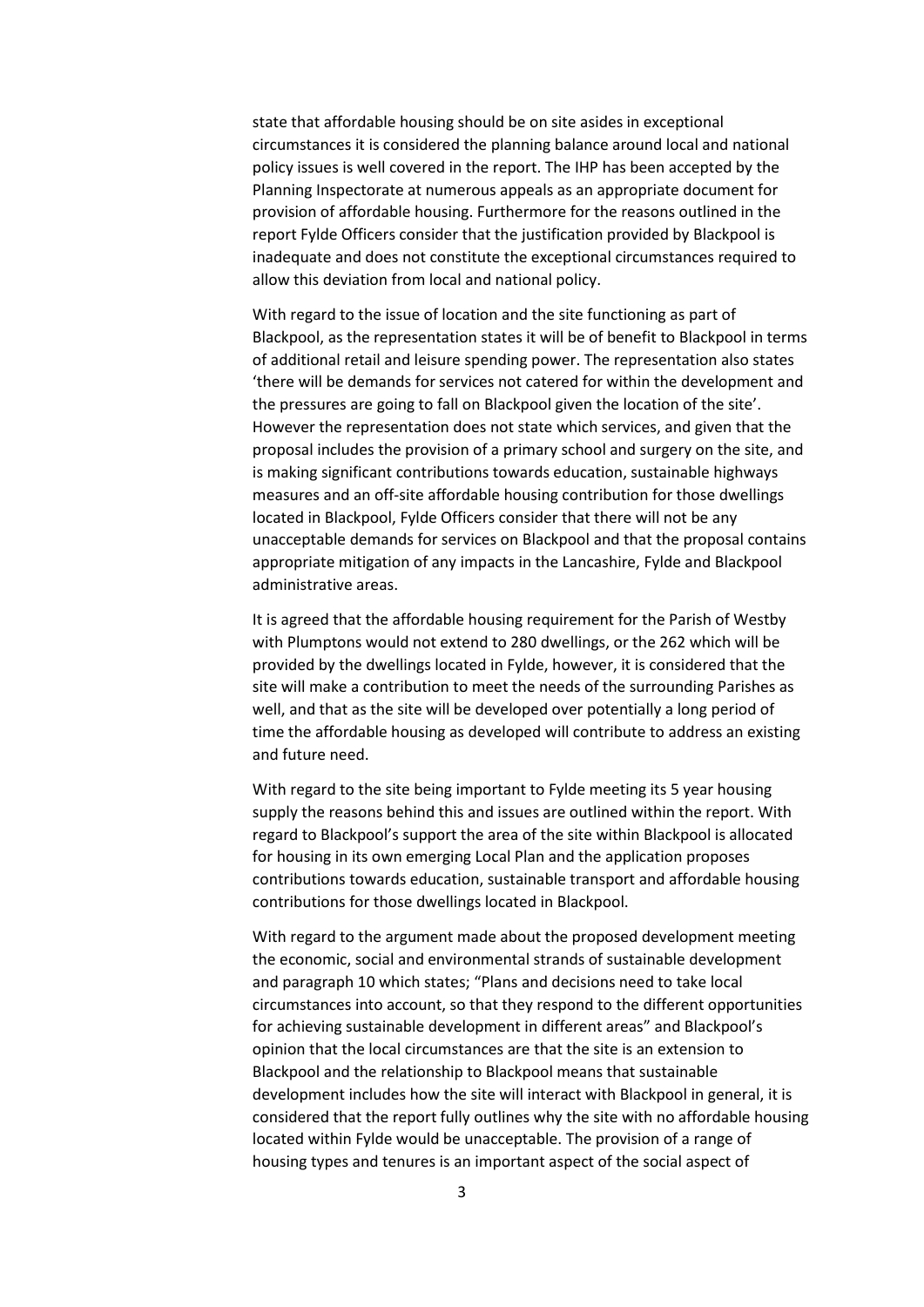sustainable development, affordable housing is required to meet the development needs of an area and its delivery should be on-site asides in exceptional circumstances, which there are not considered to provide sufficient justification in this case. All other matters raised have been addressed in the report.

The following additional comments have been received from Blackpool highways officers in relation to highways issues for the application:

- *The report should read more like Blackpool Council is the main highway authority (as our network is the most affected)*
- *I think I'm correct in saying that we require a Section 278 Agreement to cover all works in the attached drawing. This needs to be absolutely clear in the reporting and the Conditions, i.e. it is all the highway bordered in red on drawing NW/CAP/WHYN.1/1001 rev H as well as specific junctions.*
- *The developer must, under the Section 278 Agreement, indemnify Blackpool Council against all costs relating to the Land Compensation Act 1973.*
- *In addition to the Section 106 contributions, ATLAS provide details of a number of highways works which are required to be carried out to existing roads. How have these figures been calculated?*
- *The latter junction is in Fylde. The key point is that all works in NW/CAP/WHYN.1/1001 rev H require to be delivered and the Troutbeck Crescent issue evaluated. Please see the annotation on the attached plan, "Alignment to be considered as part of detailed design".*
- *There is no mention of Parking Standards in the Conditions. The applicant (through Mayer Brown) stated "Development will provide parking in accordance with relevant local standards". Also, Mayer Brown stated that; "Details [of appropriate traffic calming within the site] to be provided in subsequent applications."*
- *Conditions (last point) – wrong motorway, M55 not M25. A Section 38 Agreement will be required, together with plans for lighting and drainage (for both surface water and waste water).*

### Additional Comment and Analysis

With regard to the comments made by Blackpool Highways, the committee report on page 67 states "The impact of the proposal on both the local highway network and strategic highway network has to be considered……The application has been considered by three different highways authorities, with Lancashire County Council responsible for providing and maintaining a safe and reliable highway network in the area of Fylde Borough to the north, south and east of the proposed development. Blackpool Council is responsible for the network immediately west of the proposed development site including the A583 Preston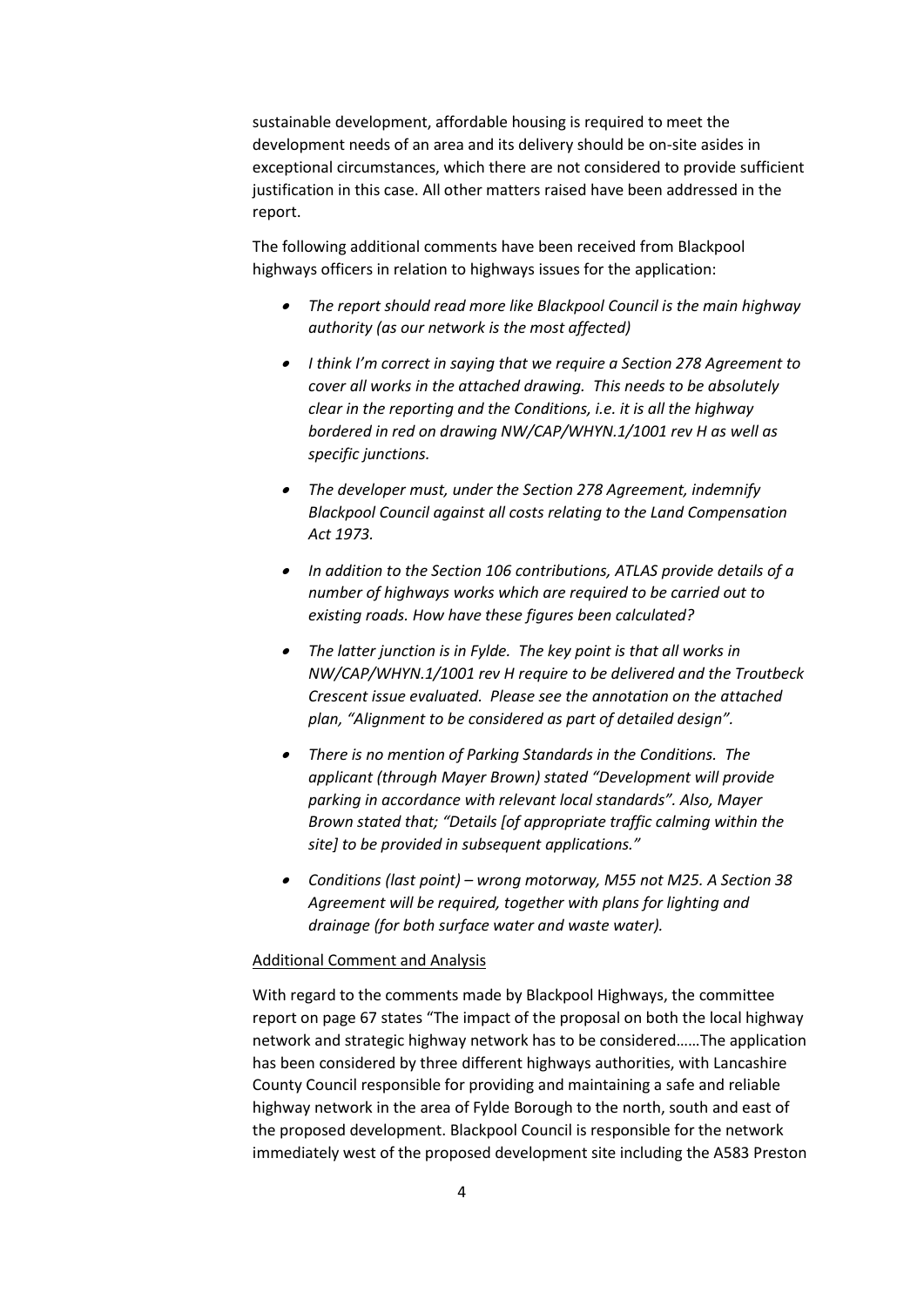New Road, from where it is proposed the main site accesses will be taken. The Highways Agency is responsible for the M55, part of the strategic highway network which runs along the southern boundary of the proposed development". It is considered that this constitutes a fair assessment of the sites location and the report as written includes the requirements of Blackpool highway department in order to make the application acceptable from their point of view, some of these requirements mirror those of LCC and HE however some such as cycle way improvements are additional requirements but have been included.

With regard to the comments about Section 278 agreements page 71 of the report outlines works required by condition and a section 106 legal agreement. A S278 agreement relates to modifications to the existing highway network to make a development acceptable and provides the legal basis for the responsibilities of parties involved in construction of works to the public highway. Therefore works to existing highways listed here will be subject to a S278 agreement, these being the Mythop Road Access, Grahams Cottage access and highway improvement, Clifton Road access and highway improvement and the M55 J4 improvement scheme, as well as the conditions which provide the trigger and requirement for these schemes to be implemented. The agreement will be between the developer and the highway authority (LCC or Blackpool BC), and as the response from BC highway section states, the developer will be required to indemnify the highways authorities against all costs relating to the Land Compensation Act 1973. Section 106 planning obligations are used to secure financial contributions from a developer such as for funding public transport services which are necessary to make a development acceptable in planning terms. These obligations are listed on pages 71 and 72 of the report and relate to the requirements which are not direct works to existing highways.

With regard to the highways works that have been identified within the viability assessment these costs were calculated by independent consultants and quantity surveyors appointed jointly by the applicants, Blackpool BC and Fylde BC. With regard to parking and traffic calming the application has been made in outline and these details will be determined in reserved matters applications. However the applicants have indicated that a 20mph speed limit and traffic calming measures will be included as necessary, these details will be agreed at reserved matters stage as the masterplan progresses further.

Appropriate conditions have been proposed for lighting and drainage and whilst the final bullet point on page 71 states M25 which is a typing error all of the conditions state M55 not M25.

#### Conditions

The following amendments to conditions are proposed;

#### Condition 1

*The first application for approval of reserved matters shall be made to the Local Planning Authority before the expiration of three years from the date of this*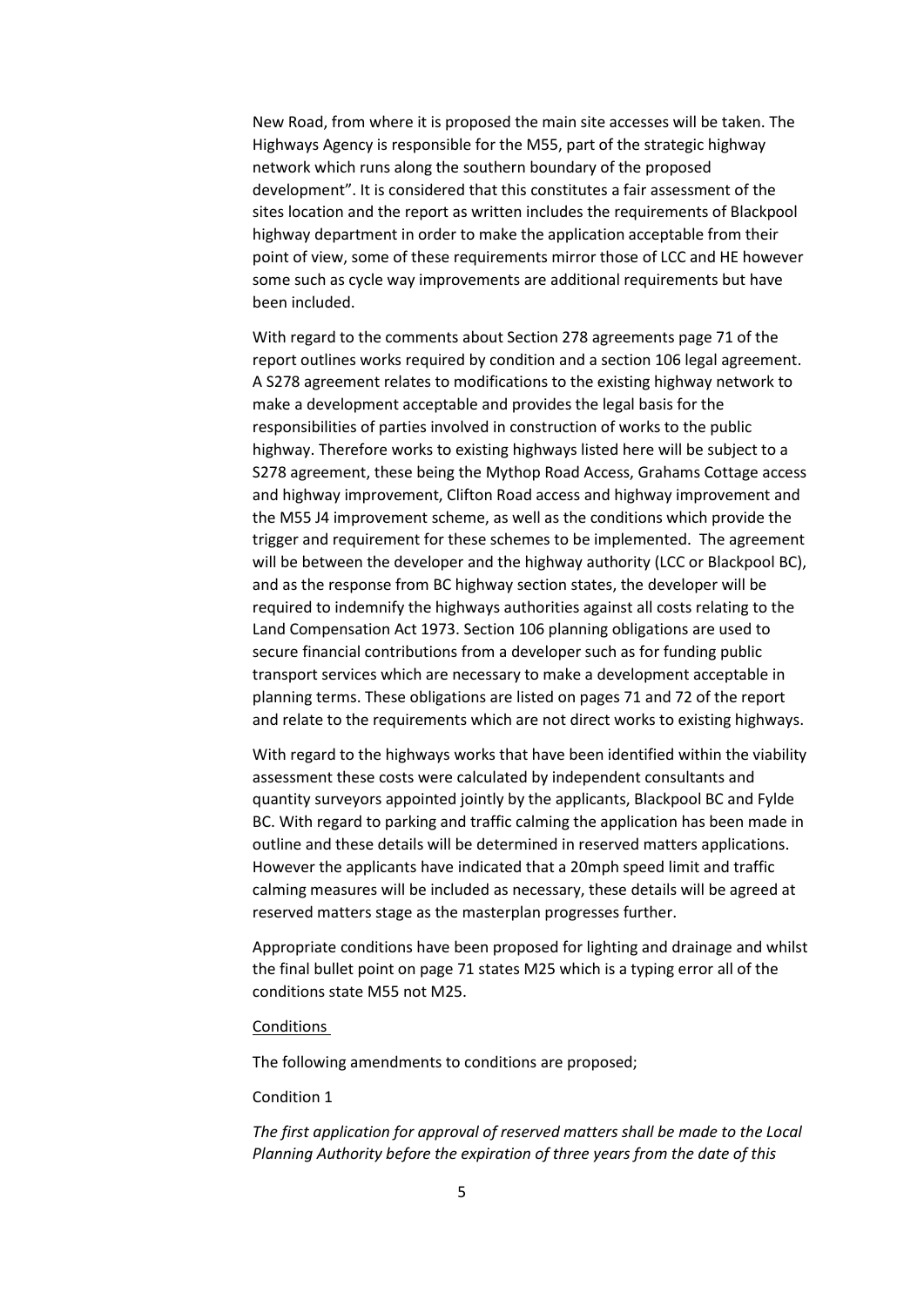*permission. All subsequent reserved matters shall be submitted no later than 12 years from the date of this permission.*

# *Reason – To comply with the provisions of section 92(2) of the Town and Country Planning Act 1990.*

The reason for this amendment is because of the size of the application site, the condition in the committee report requires the submission of Reserved Matters for the whole of the site within three years. Clearly the development will need to be phased and it would not be practical for all reserved matters to be required to be submitted within three years when portions of the site will not be constructed for a number of years after this. Allowing a period of 12 years would align with both the developer's proposed build rates and the 15 year local plan period, allowing a period of 3 years to construct the final phase.

#### Recommendation

The recommendation for the application remains the same however it is requested that permission be granted subject to the legal agreements and conditions (or any amendment to the wording of these conditions or additional conditions that the Head of Planning & Regeneration believes is necessary to make otherwise unacceptable development acceptable).

The reason for this is to allow some fine tuning to the wording of conditions to prevent the need for full details to be submitted prior to the commencement of development over the site as a whole, again due to the phased construction of the site.

## 2 14/0822 Additional representation

Following publication of the committee report a letter from the applicants agent's Indigo was received via email on the 16 June which they requested be circulated to members ahead of committee. The representations refer to the following matters;

- 1. Summary of officer recommendation
- 2. Loss of employment land
- 3. Qualitative value of site
- 4. Officer recommendation

#### Summary of officer recommendation

The applicants letter states;

*We are pleased that officers acknowledge that all technical issues have been addressed. We are however concerned that too much weight has been placed on the negative, often unfounded, comments of the economic development*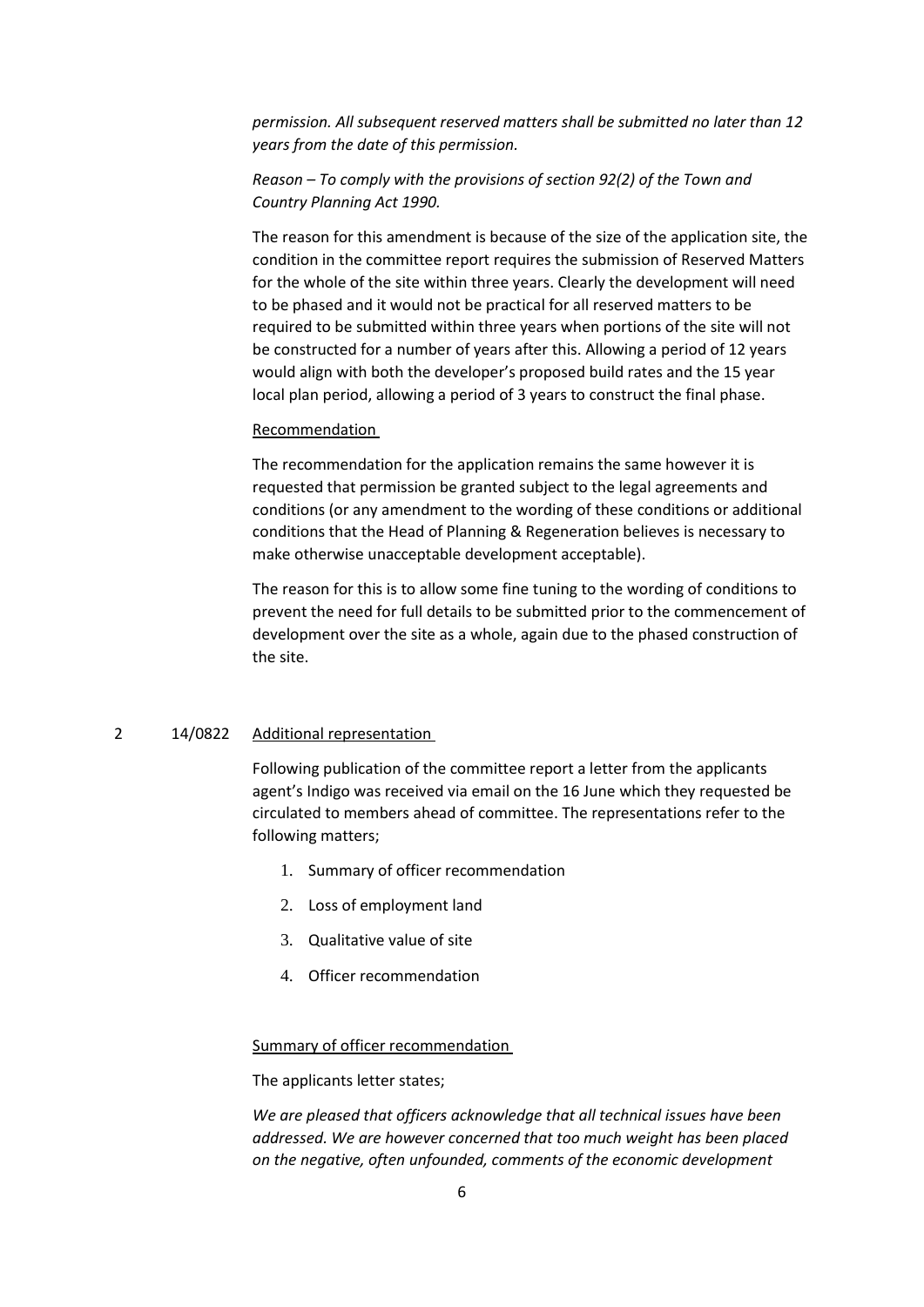*officer. All other statutory consultees are satisfied. When taking all the benefits of the scheme into account, we believe officers have placed too much emphasis on these comments and have incorrectly tipped the balance to one of recommending refusal rather than approval.*

#### Additional Comment and Analysis

It is considered that the economic development officer's views are balanced and indeed he makes reference to the potential benefit in investor confidence and potential stimulation of further development in his assessment. The written report takes into account the economic development officers views as well as the other statutory consultees.

#### Loss of employment land

The applicants letter states;

*Page 120 sets out the applicant's case for why a small reduction in employment land is not a significant material consideration in the determination of this application when taking into account all the benefits. Officers acknowledge on page 122 that the loss of employment land could be offset by the positive impacts of the proposed development if the following was met: '…the land would have to have little or no chance of being developed for an employment use within an appropriate timeframe and the positive economic impacts would need to be significant'. In the context of this balance, firstly, the term 'employment use' is erroneous. This is out-of-date terminology and officers should instead refer to the NPPF definition of 'economic development'. This includes development within the B Use Classes, public and community uses and main town centre uses. As such, the proposal is economic development and therefore fundamentally the discussion around 'loss' can be afforded significantly less weight in the planning balance. Secondly, the applicant has demonstrated through marketing evidence that there is little or no chance of Site 3 being developed for traditional B Class employment. Officers have not provided any evidence to the contrary. Thirdly, the positive economic impacts are significant, including:*

- *93 FTE jobs including store and department managers, supervisors, specialist sales staff and customer service roles;*
- *8 FTE construction jobs;*
- *19 FTE supply chain jobs;*
- *£6m capital investment;*
- *£500,000 additional rates payable to the council; and*
- *£3m gross added value.*

*Fourthly, there is no evidence that a B Class development on this site would create a higher number of better paid jobs (assertions made at page 122). Our evidence is to the contrary; a B8 warehouse would generate only 44 jobs if*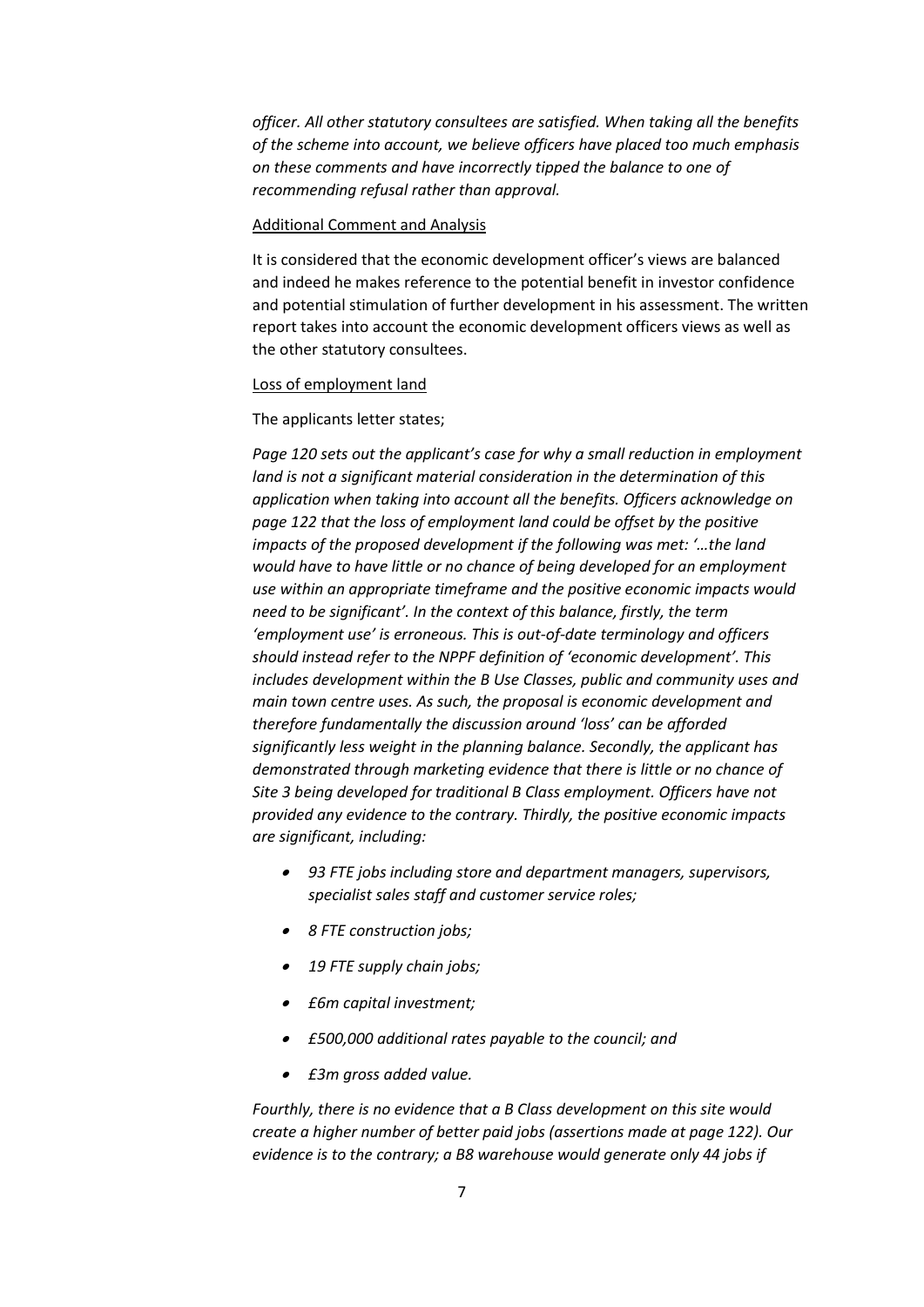*interest for such a development ever existed (compared to the 112 proposed). Therefore using the officer's own considerations, the criteria have been met and the significant positive impacts of the scheme outweigh any loss.*

### Additional Comment and Analysis

As the representation states p120 of the report outlines the applicants case for allowing the development and on page 122 outlines the circumstances at which the development might be found acceptable – if the land had little or no chance of being development for an employment use within an appropriate timeframe and if the positive economic impacts would be significant. As outlined in the report officers consider the prospect of an employment use on the site to be reasonable and that the positive economic impacts are not significant enough to detract from policy. Whilst the applicants state the term 'employment use' is erroneous and the term used should be 'economic development' which includes B Use classes, public and community uses and main town centre uses (of which retail is one) the application site is allocated for employment uses, i.e. B use classes and therefore in this case it is reasonable to refer to it as employment land – as that is what it is allocated for within the Local Plan, and is recommend to be retained as in the Employment Land and Premises Study. This also recommends the provision of additional employment land, if this site of 1.69 hectares were lost it would need to be replaced.

#### Qualitative value of site

#### The applicants letter states;

*Page 123 of the committee report states that Site 3 is not hindered by the weaknesses of Whitehills that, in the applicant's view, make it unsuitable for B Class development. Officers suggest that Site 3 'is located in one of the most prominent locations…'This is clearly not the case. Site 3 suffers from the same deficiencies as the rest of Whitehills and its location within the estate is not particularly prominent when compared to plots along the B5410.*

#### Additional Comment and Analysis

With regard to these comments it is considered that p123 of the report covers these issues, the deficiencies of Whitehill's for employment identified in the WDA relate to the site as a whole and it is considered that an employment scheme on this site would not be hindered by these issues, or that they could be overcome as appropriate.,

### Officer recommendation

The applicants letter states;

*The recommendation is in part justified on the 'viability' of the site for employment use. This is however the wrong case and fails to address that. The applicant has not presented a viability case; rather the case is based on a demonstrable lack of interest and suitability for traditional B Class employment development. No evidence has been presented to demonstrate that retail use on Site 3 would reduce the qualitative value of Whitehills as an employment site. To*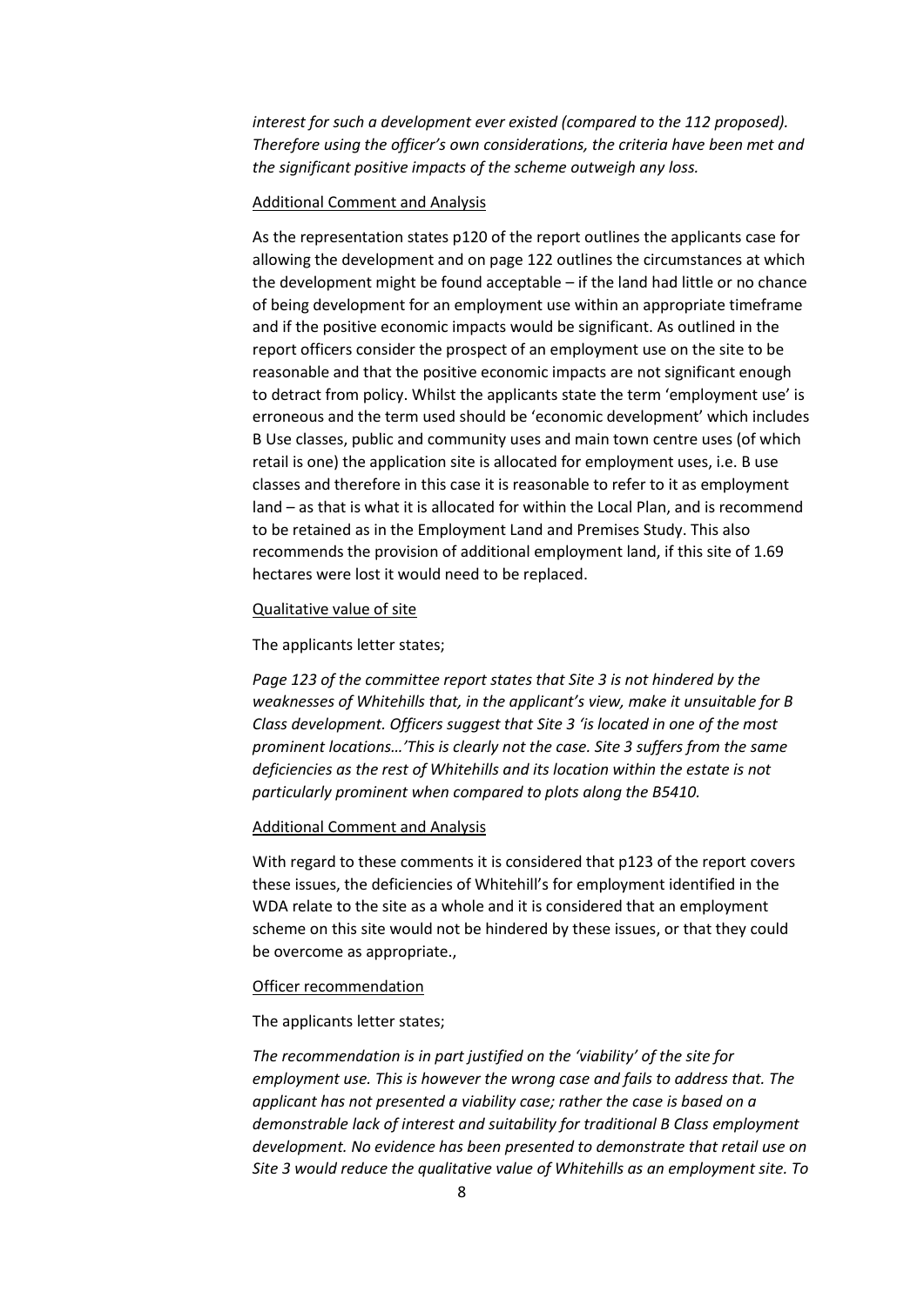*the contrary, the development will return investor confidence to Whitehills and will act as a catalyst for economic development elsewhere on the business park. The letter of support from Bathroom Solutions is testament to this.*

### Additional Comment and Analysis

The application site is an allocated employment site and as stated above the applicants are not stating that the site is not viable for an employment use. This being the case, and given the sites allocation and proposed retention in the emerging Local Plan the loss of the site would reduce the amount of employment land available in the Borough. It is not considered that one letter of support is evidence of the development acting as a catalyst for economic development (or employment development) elsewhere on the site.

#### Summary

### The applicants letter states;

*We have provided clear evidence of the constraints of the site; the lack of market interest; the wide availability of employment land in the Borough; and the significant economic benefits to be generated by the development. It is wholly contrary to the NPPF to seek to delay a proposal with submitted economic, social and environmental benefits, due to a preference for a theoretical future development which has not materialised since allocation in the 1990s and is unlikely to come forward. NPPF paragraph 22 is clear that 'planning policies should avoid the long term protection of sites allocated for employment use where there is no reasonable prospect of a site being used for that purpose'. Reserving the site until 2032 with no prospects for development is contrary to national policy. We ask that Members take a pragmatic view at committee on 18 June and approve the application based on the strong positive evidence that has been submitted*

### Additional Comment and Analysis on summary

Whilst the application is finely balanced and there will undoubtedly be some positive impacts if this application were to be approved it is your officer's opinion is that the advice and analysis reported in the committee report is correct and that positive impacts do not outweigh the negative loss of this allocated employment site.

### 3 15/0185 Additional Consultee response from Natural England:

The consultation documents provided by your authority do not include information to demonstrate that the requirements of Regulations 61 and 62 of the Habitats Regulations have been considered by your authority, i.e. the consultation does not include a Habitats Regulations Assessment.

In advising your authority on the requirements relating to Habitats Regulations Assessment, it is Natural England's advice that the proposal is not necessary for the management of the European site. Your authority should therefore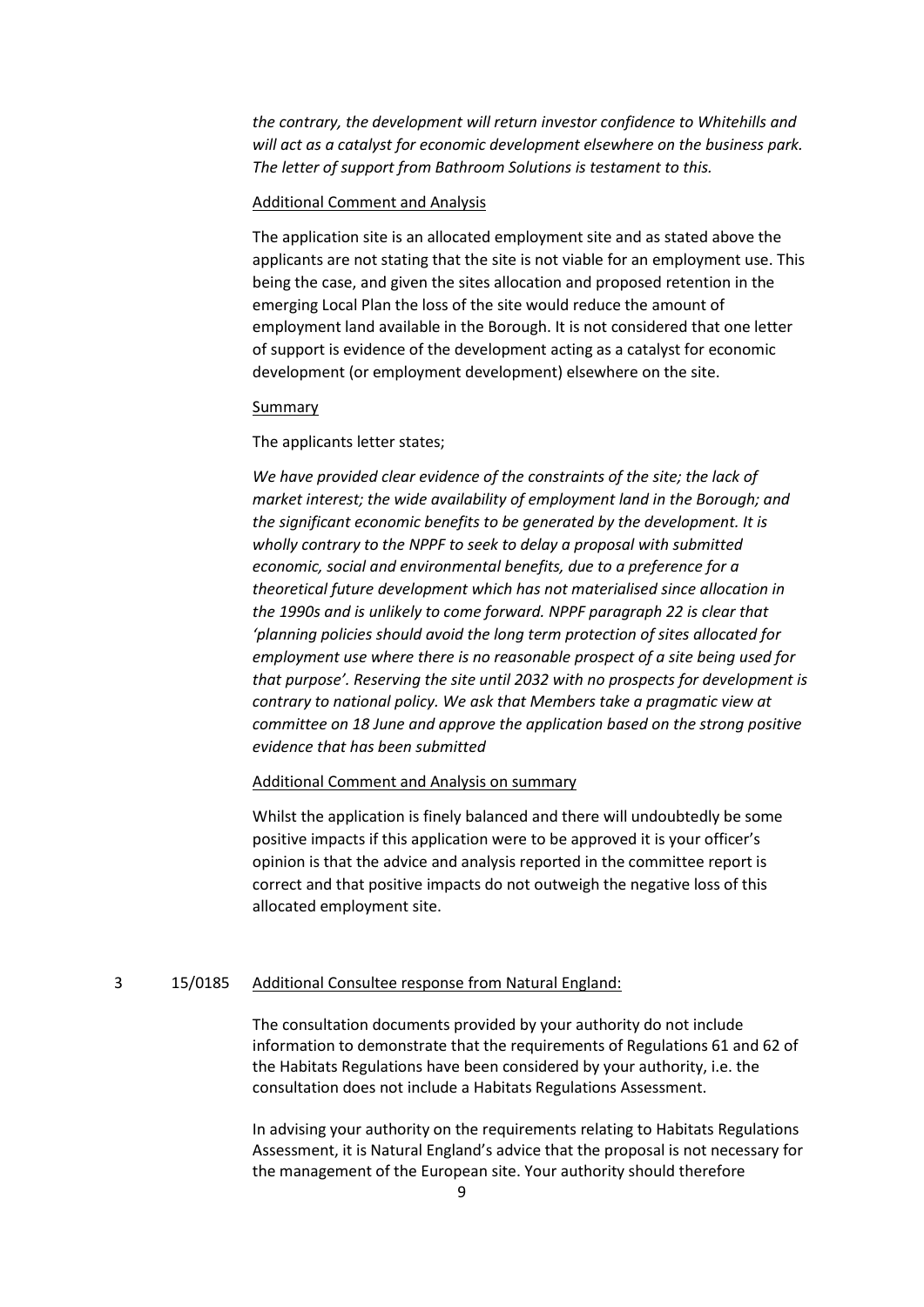determine whether the proposal is likely to have a significant effect on any European site, proceeding to the Appropriate Assessment stage where significant effects cannot be ruled out. Natural England advises that there is currently not enough information to determine whether the likelihood of significant effects can be ruled out.

Our concerns relate to increased visitor levels. The redevelopment of the lake with sculpture trails etc and the placement of the largest sculpture on the sea wall above Granny's Bay have the potential to result in increased visitor activity resulting in additional footfall and recreational activity. We recommend you obtain the following information to help undertake a Habitats Regulations Assessment:

- An assessment of how increased visitor numbers will affect SPA/Ramsar birds and their use of the roosts

- It is not clear from the submitted documents whether the largest sculpture is to be placed on the new/refurbished sea wall (once the work has been completed in approximately two years). Clarity is needed.

SSSI – Further information required

Our concerns regarding the potential impacts upon the Ribble Estuary SSSI coincide with our concerns regarding the potential impacts upon the Ribble & Alt Estuaries SPA and Ramsar site and are detailed above.

Should the application change, or if the applicant submits further information relating to the impact of this proposal on the SSSI, Natural England will be happy to consider it.

If your Authority is minded to grant consent for this application contrary to the advice relating to the SSSI contained in this letter, we refer you to Section 28I (6) of the *Wildlife and Countryside Act 1981* (as amended), specifically the duty placed upon your Authority, requiring that your Authority;

- Provide notice to Natural England of the permission, and of its terms, the notice to include a statement of how (if at all) your authority has taken account of Natural England's advice, and

- Shall not grant a permission which would allow the operations to start before the end of a period of 21 days beginning with the date of that notice.

#### Additional Comment and Analysis

The Fairhaven Lake site is a well-established visitor attraction with the RSPB an on-going partner with the Council. Therefore the trails are merely a low intensive/scale development in connection with an existing organisation established on the site. Although visitor number could increase it is not considered that the visitor numbers will increase so drastically that there would be a material change. In addition the recommendation is for a temporary